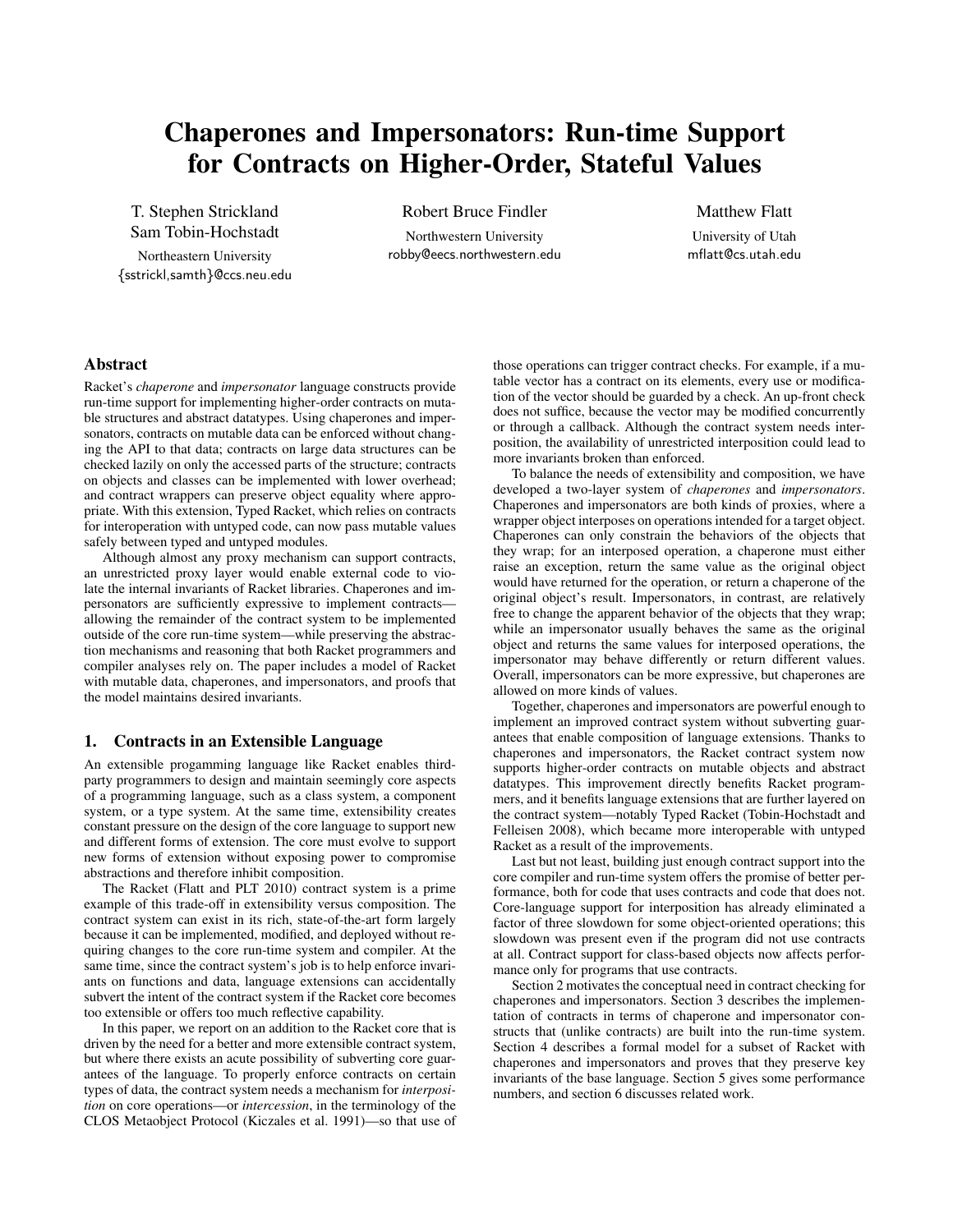#### $2.$ **Contracts in Racket**

We start with a review of predicate and function contracts in Racket, and then we explain how a generalization of the contract system to more kinds of data leads to new categories of contracts.

## 2.1 Predicates and Function Contracts

A contract mediates the dynamic flow of a value across a boundary:



In Racket, contracts most often mediate the boundaries between modules. For example, the left and right bubbles above could correspond to math. rkt and circles. rkt modules declared as



The circle on the left is the value 3.141592653589793 as bound to pi in math.rkt. The dividing line in the picture is the contract real?, which checks that the value of pi is a real number as it crosses to the area on the right. The circle on the right is the successful use of pi's value in circles. rkt, since 3.14... is a real number.

Not all contract checks can be performed immediately when a value crosses a boundary. Some contracts require a delayed check (Findler and Felleisen 2002), which is like a boundary wrapped around a value:



Delayed checks are needed for function contracts, such as when math.rkt exports a sqr function that is used by circles.rkt:



In this case, an immediate check on sqr cannot guarantee that the function will only be used on real numbers or that it will always return non-negative real numbers. Instead, when sqr is applied to a value, the value going into sqr crosses the wrapper boundary and is checked to ensure that it is a real number:



Similarly, when a call to sqr returns, the value going out of sqr crosses the wrapper boundary and is checked to ensure that it is a non-negative real number:



When a function consumes another function as an argument, then a check-delaying wrapper on the consuming function can add delayed checks to the argument function. For example, a numerically approximating derivative consumes a function that must accept real numbers and return real numbers:



Along the same lines, a function may capture a wrapped function in its closure. The derivative function produced by derivative, for example, closes over the argument with the argument's wrapper intact:



Other kinds of wrappers can implement contracts that guarantee a kind of parametricity for functions. Using new- $\forall$ /c, for example, the left-hand poly. rkt module can promise that its id function returns only values that are provided to the function:



When the function is called by the right-hand module, the argument to id is wrapped to make it completely opaque:

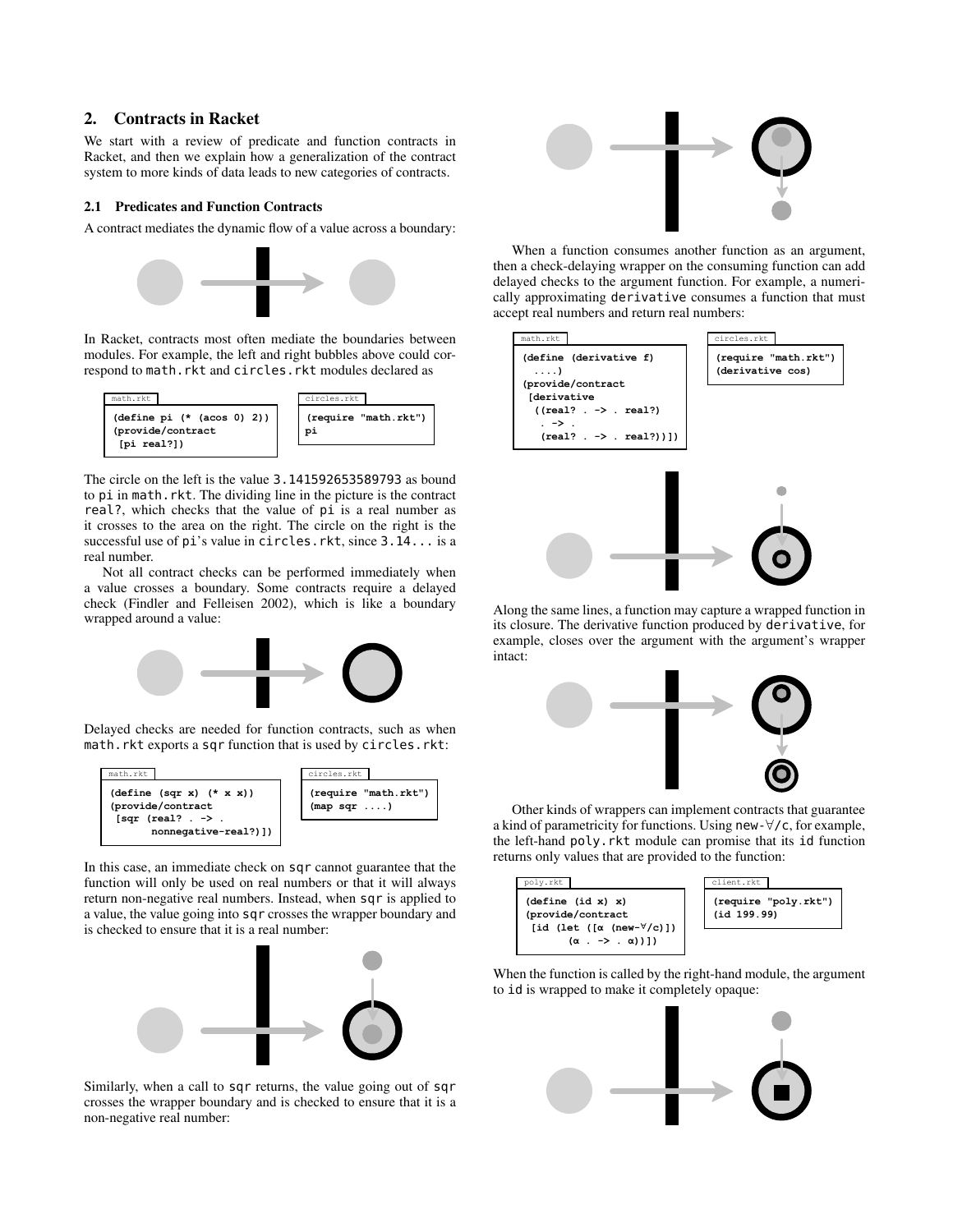When id returns, the result value is checked to have the opaque wrapper, which is removed as the value crosses back over the function's boundary:<sup>1</sup>



As originally implemented for Racket, simple predicate contracts, function contracts, and even new- $\forall$ / $\zeta$  require no particular run-time support; function wrappers are easily implemented with  $\lambda$  and opaque wrappers via Racket's struct form. Run-time support becomes necessary, however, to generalize contracts beyond immediate predicates and function wrappers.

## 2.2 Compound-Data Contracts

Lists are almost as common in Racket as functions, and list contracts are correspondingly common. In simple cases, the contract on a list can be checked immediately, as in the case of a list of real numbers:



The "()" badge on the circle is meant to suggest "list." If the list content is checked completely as it crosses the contract boundary, elements can be extracted from the list with no further checks:



In the case of a list of functions, the list shape of the value can be checked immediately, but the functions themselves may require wrappers. After such a list crosses the contract boundary, the righthand module sees a list of wrapped functions, and the wrappers remain intact when functions are extracted from the list:



<span id="page-2-0"></span><sup>1</sup>Matthews and Ahmed (2008) show that this wrapper protocol preserves parametricity.



Wrapping the list instead of its elements can be more efficient in some situations (Findler et al. 2007), but the element-wrapping approach is effective to checking the contract. Wrapping the elements of a mutable vector (array), however, does not work:



Since the state vector is mutable, the intent may be that the left-hand math.rkt module can change the values in state at any time, with such changes visible to the right-hand module. Consequently, values must be checked at the last minute, when they are extracted from the vector in the right-hand module:



The "[]" badge on the circle is meant to suggest "vector." Similarly, any value installed by the right-hand module must be checked as it goes into the vector. If the vector contains functions instead of real numbers, then extracting from the vector may add a wrapper.



Finally, installing a function into the vector may also add a wrapper:



In this last case, since both sides of the module boundary see the same mutable vector, the newly installed function has a wrapper when accessed from the left-hand math. rkt module. That wrapper allows the left-hand module to assume that any function it calls from the vector will return a suitable result, or else a contract failure is signalled. Similarly, if the left-hand module abuses the function by calling on an inappropriate argument, a contract failure protects any function that was installed by the right-hand module, as guaranteed by the contract on the vector.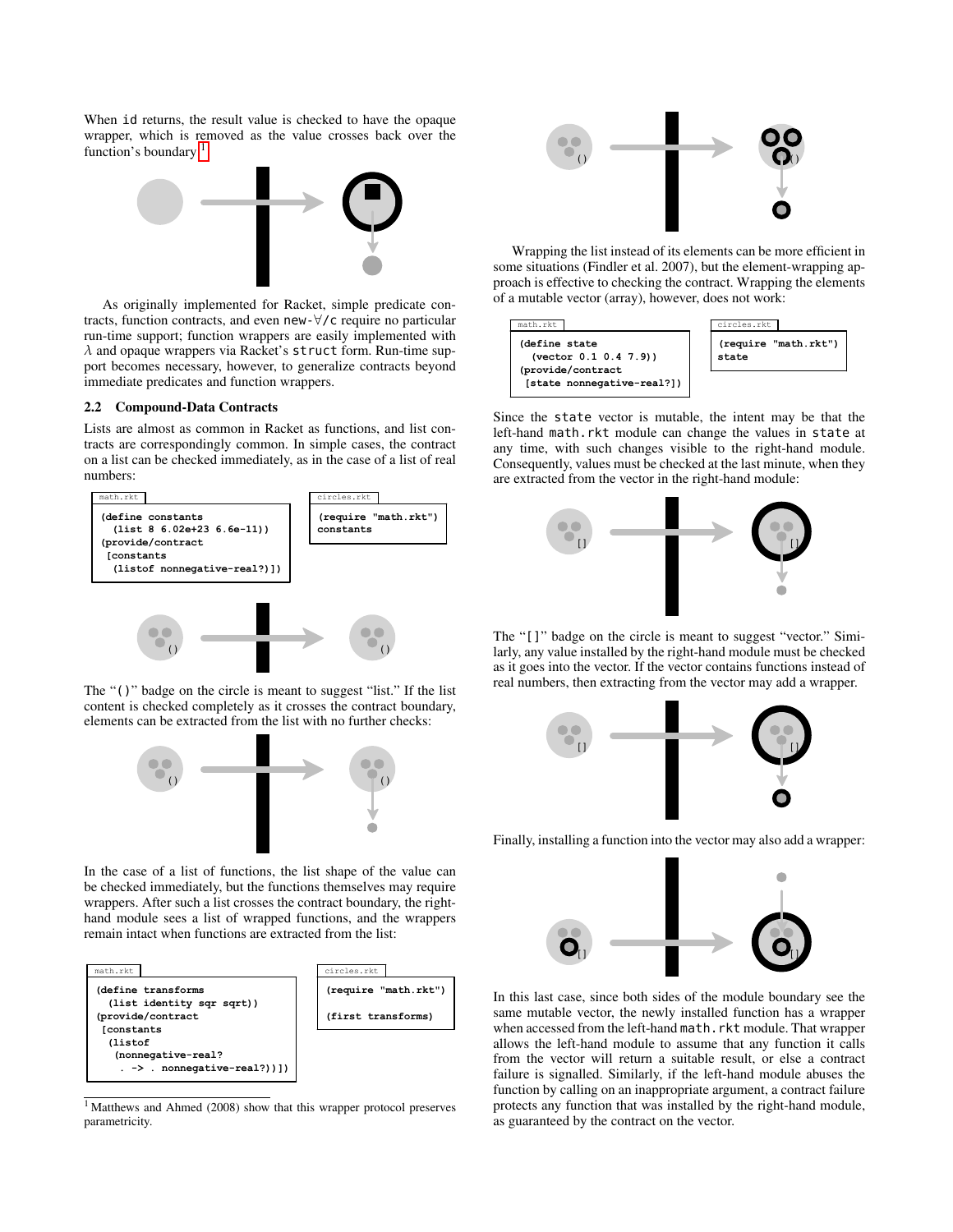## 2.3 Structure Contracts

Besides functions and built-in datatypes like lists and vectors, Racket allows programmers to define new structure types. Reliable structure-type opacity is crucial in the Racket ecosystem. Not only must ordinary user libraries have their internal invariants protected, but even seemingly core forms, such as  $\lambda$  or class, are implemented as macros that use opaque structure types to implement the run-time aspect of the construct.

For example, a widget.rkt module might define a structure type for GUI widgets:

| widget.rkt                                                                                                                                                                                                                                                                          |
|-------------------------------------------------------------------------------------------------------------------------------------------------------------------------------------------------------------------------------------------------------------------------------------|
| (define-struct widget)<br>(parent label callback))                                                                                                                                                                                                                                  |
| (define (widget-root w)                                                                                                                                                                                                                                                             |
| (define p (widget-parent w))                                                                                                                                                                                                                                                        |
| $(if p (wide-root p) w))$                                                                                                                                                                                                                                                           |
| (provide widget) ; for use in struct/c<br>(provide/contract<br>[make-widget<br>$(-)$ (or/c widget? #f) string? ( $\rightarrow$ event? void?)<br>widget?)]<br>[widget-root (-> widget? widget?)]<br>[widget-parent (-> widget? (or/c widget? #f))]<br>[widget? (-> any/c boolean?)]) |

A module that declares a structure type can keep parts of the declaration private to enforce all widgets meet certain invariants. In our example, widget.rkt withholds the original make-widget function and provides one that restricts the values of the fields. In general, however, the widget. rkt module can hide the constructor completely and provide only a function that tracks all of the widgets in the system or fills in certain fields itself. The gain is that simply testing a value with widget? ensures the properties that were established by the widget-creation code.

Independent of properties that are checked when a structure instance is created, additional contracts can constrain specific widget instances. For example, the left-hand scene.rkt uses the struct/c contract to promise that plot is an instance of the widget struct whose first field is an OpenGL window. The contracts on the other fields perform no checking, while the contract on the constructor from widget. rkt is still in force.



The plot contract's promise can be checked through a wrapper on the widget when the right-hand module accesses the parent field of the widget:



The left-hand module can similarly constrain any change to the widget's callback function, which may require a wrapper on the function as it is installed into the widget:



As in the case of vectors, the wrapper resides on the function even when it is extracted by the left-hand module, thus ensuring the requirements on the function that the left-hand module imposed through a contract.

## 2.4 Parameteric Contracts and Generativity Don't Mix

Consider, however, the case where the left-hand module claims that the widget's parent must be treated parametrically:

| scene.rkt                                         |
|---------------------------------------------------|
| (require "widget.rkt")                            |
| $(\text{define plot } (\text{make-wide}) \dots))$ |
| (provide/contract                                 |
| [plot (struct/c widget $\alpha$ any/c any/c)])    |

In this case, extracting the parent from the widget produces an opaque value:



This situation, created by a contract between the scene. rkt and circles.rkt, is unacceptable to the widget.rkt module that created the widget structure type, because the widget-root function can no longer traverse the hierarchy to find the root widget.

The run-time system must allow contract-enforcing wrappers on structures, but it must constrain wrappers to ensure that guarantees otherwise enforceable through a constructor are not subverted by the wrappers. In particular, the use of  $\alpha$  in scene. rkt on a field of a widget is disallowed. Only contracts that act as *chaperones* may be placed on immutable fields of a structure. A chaperone contract defers all actions to the original values, except that it may sometimes prohibit an action by signalling an error. Since parametric contracts introduce opaque wrappers to values, they are not chaperone contracts.

The constraint on structures to chaperone contracts applies transitively to any wrapper applied at a chaperone-contract boundary. For example, just as scene. rkt cannot claim that the parent value is unknown, it cannot claim that the value consumed or produced by a callback procedure is unknown. The scene. rkt module can place an additional contract on the callback procedure, as long as the contracts on the consumed and produced values of a callback are themselves chaperone contracts.

#### 2.5 Contract Hierarchy

Racket's previous contract system distinguishes two classes of contracts that relate to their implementation requirements:

- Flat contracts can be checked completely at boundaries, requiring no additional wrappers.
- Higher-order contracts require wrappers to delay checks.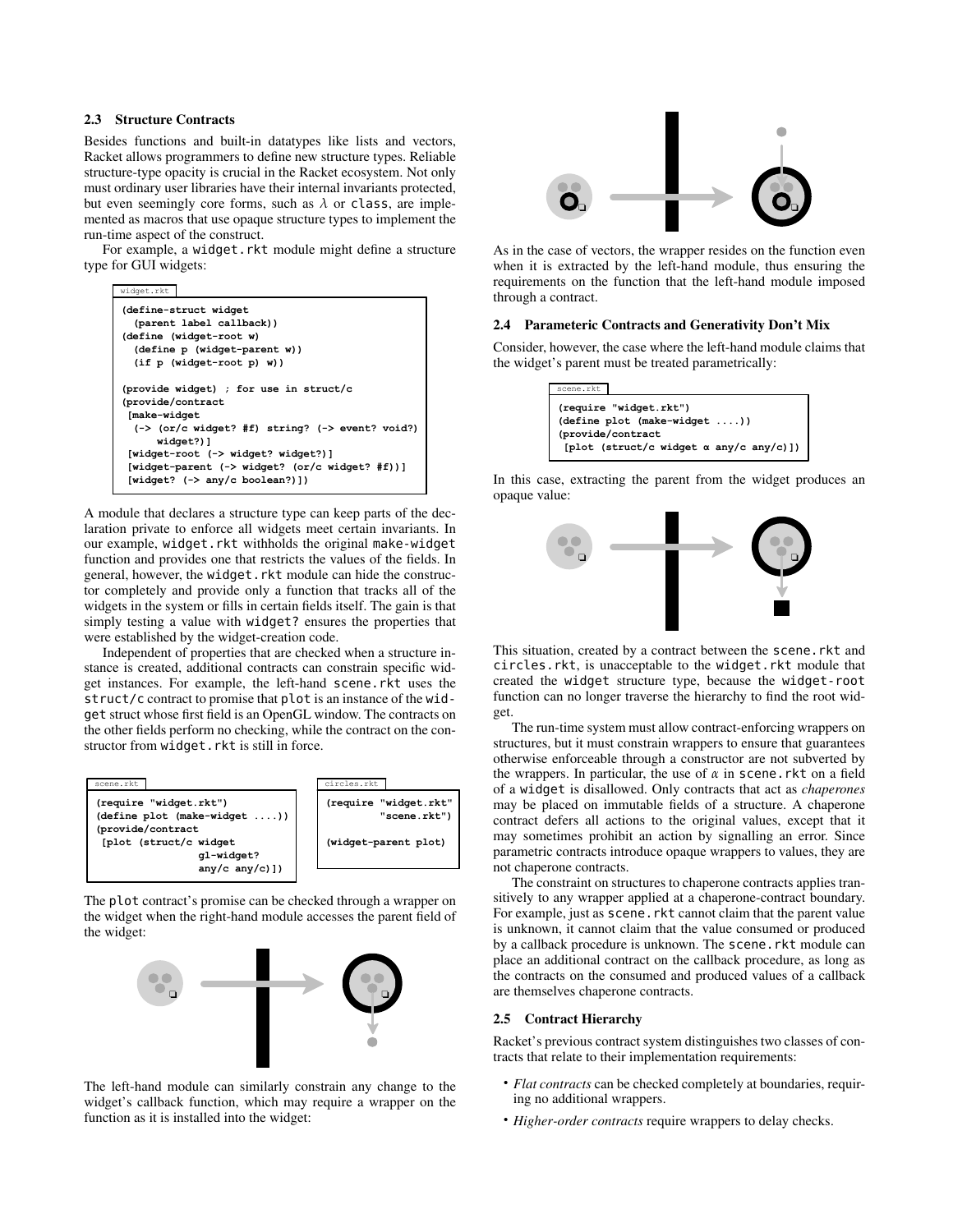In generalizing contracts to support compound data types and programmer-defined structure, we have refined the second class to two kinds of higher-order contracts:

- Chaperone contracts are normal wrapper-applying contracts, where checks at the wrapper boundary are themselves flat or chaperone contracts.
- Impersonator contracts are more extreme, like parametricityenforcing contracts, potentially replacing a value at a boundary crossing with a different or completely opaque value.

This categorization is a hierarchy: a flat contract can be used wherever a chaperone contract is allowed, and any kind of contract can be used where an impersonator contract is allowed. Contract combinators such as listof and -> create chaperone contracts when given chaperone contracts, and they create impersonator contracts when given at least one impersonator contract.

To summarize the impact of this work on the Racket contract library, the following table shows the state of contract support in Racket before our generalizations:

|                   | flat<br>contracts | higher-order<br>contracts |
|-------------------|-------------------|---------------------------|
| procedures        |                   |                           |
| immutable data    |                   |                           |
| mutable data      | $\tilde{}$        | x                         |
| opaque structures | $\tilde{}$        | x                         |
| objects           |                   |                           |

The tildes indicate points where flat contracts were allowed for mutable data and structures, but the contracts were actually checked only partly, because mutation could subvert the checks necessary to enforce a contract.

The asterisks on the "objects" line indicates that contracts were supported for our Java-like object system, but at a high runtime cost to uses of the object system that did not apply contracts. Many language extensions in Racket are built using macros and programmer-defined structure types, and they would likely suffer in the same way the object system did with the addition of contracts.

The following table shows the current state of Racket support for contracts after our generalizations:

|                   | flat<br>contracts | chaperone<br>contracts | impersonator<br>contracts |
|-------------------|-------------------|------------------------|---------------------------|
| procedures        |                   |                        |                           |
| immutable data    |                   |                        | x*                        |
| mutable data      |                   |                        |                           |
| opaque structures |                   |                        | X*                        |
| objects           |                   |                        |                           |

The asterisks here indicate where lack of support is a feature; those points in the spectrum do not make sense, as explained in the previous section. Contracts are fully supported and reliably checked in all other points of the space.

## 3. Chaperones and Impersonators

The Racket run-time system is oblivious to the contract system. To support chaperone contracts and impersonator contractsenforcing requirements on the former and constraining the application of the latter—the run-time system provides *chaperones* and *impersonators* as first-class values. Chaperone contracts are implemented by the contract library in terms of chaperones, and impersonator contracts are implemented with impersonators.

Figure 1 shows part of the Racket chaperone and impersonator  $API<sup>2</sup>$  The API includes a constructor for each primitive datatype that supports interposition on its operations. The chaperone-of?

```
(charheneverone-of? a b)Determines whether a is the same as or a chaperone of b.
(chaperone-procedure proc interp-proc)
   Chaperone a procedure, interposing on procedure arguments
   and results via interp-proc.
(chaperone-vector vec interp-ref interp-set)
   Chaperone a vector, interposing on the vector-ref and
   vector-set! operations.
(chaperone-struct struct op interp-op ....)
   Chaperone a structure instance, interposing on the supplied
   accessor and mutator operations for mutable fields.
(impersonator-of? a b)Determines whether a is the same as, an impersonator of, or a
   chaperone of b.
(impersonate-procedure proc interp-proc ....)
   Impersonate a procedure.
(impersonate-vector vec interp-ref interp-set ....)
   Impersonate a mutable vector.
(impersonate-struct struct op interp-op ....)
   Impersonate a structure instance.
```


predicate checks whether a value is a chaperone of another valueand therefore acceptable, for example, as a replacement result from another chaperone.

#### 3.1 Chaperoning and Impersonating Functions

The chaperone-procedure function takes a procedure and creates a chaperone that also acts as a procedure. The chaperone accepts the same number of arguments as the original function, it returns the same number of results, and when it is called, the chaperone calls the original function. At the same time, when the chaperone is applied, it can check and possibly replace the arguments to original function or the results from the original function.

To chaperone a function, chaperone-procedure needs the function to chaperone and a function to filter arguments and results:

(chaperone-procedure orig-proc interpose-proc)

For example, to chaperone a function of two arguments, the filtering interpose-proc would have the form

 $(\lambda$  (a b) .... (values new-a new-b))

where a and b are the arguments originally supplied to the chaperone created by chaperone-procedure, and new-a and new-b are the replacement arguments that are forwarded to the chaperoned orig-proc.

After replacements for the original arguments, an interposeproc can return an additional result, which must be a postinterpose-proc function to filter the result of the chaperoned function. A post-interpose-proc must accept as many values as the chaperoned function returns, and it returns replacements for the chaperoned function's results. Since post-interpose-proc is determined after the arguments are available, the replacement result from post-interpose-proc can depend on the original arguments provided to interpose-proc.

For example, to chaperone a function of two arguments that produces a single result, and to adjust the result as well as the arguments, an interpose-proc would have the form

```
(\lambda (a b) .... (values new-a new-b
                        ; post-interpose-proc:
```
<span id="page-4-0"></span><sup>&</sup>lt;sup>2</sup> The complete API is about twice as large (Flatt and PLT 2010).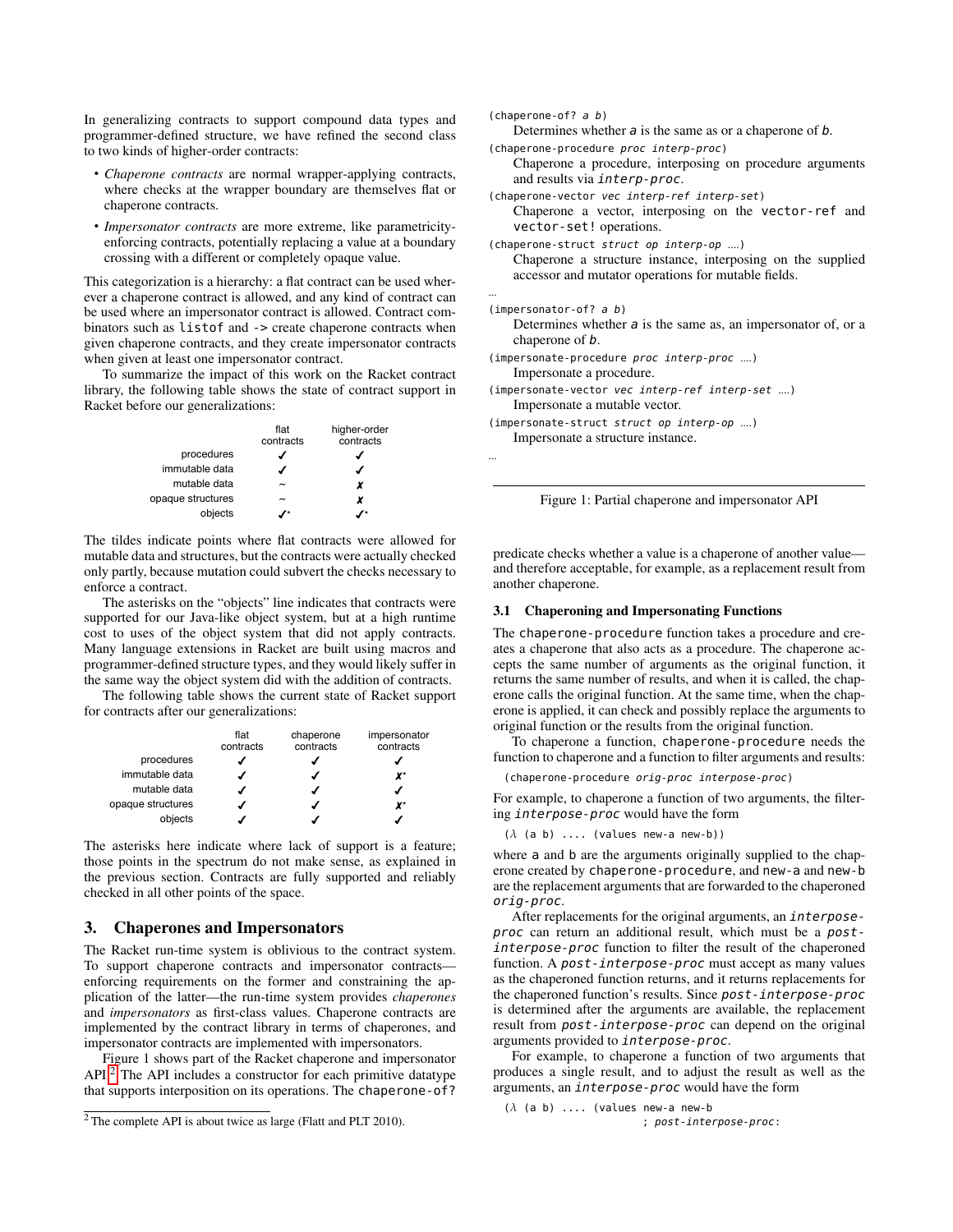#### (*λ* (result) .... new-result)))

where result is the result of the chaperoned proc, and newresult is the result that is delivered to the caller of the chaperone.

When the run-time system applies interpose-proc for a chaperoned function call, it checks that the replacement arguments from interpose-proc are the same as or chaperones of the original arguments. Similarly, when the run-time system applies a post-interpose-proc to the chaperoned call's result, it checks that the replacement result is the same as or a chaperone of the original.

Using chaperones to implement contracts is straightfoward. The contract on a procedure like sqr,

```
(provide/contract
[sqr (real? . -> . nonnegative-real?)])
```
is implemented as a chaperone of sqr:

(chaperone-procedure

```
sqr
(λ (n)
  (unless (real? n) (blame client "real"))
  (values
   n
   (λ (result)
     (unless (nonnegative-real? result)
       (blame provider "nonnegative real"))
     result)))
```
The -> contract constructor specifically creates a chaperone to implement a function contract when the argument and result contracts are flat contracts, as are real? and nonnegative-real?. If the -> contract constructor encounters an argument contract like *α*, then it must instead create an impersonator.

The impersonate-procedure constructor works the same way as chaperone-procedure. When an impersonator is applied, the run-time system skips the check on argument and result replacements, since they are not required to be the same as or chaperones of the original arguments and results. Naturally, the result of impersonate-procedure is not chaperone-of? the original procedure, so it cannot be used in situations that require a chaperone. Every chaperone counts as an impersonator, since a chaperone is a restricted form of impersonator.

#### 3.2 Chaperoning and Impersonating Vectors

The chaperone-vector function takes a vector and creates a chaperone that appears to be like any other vector: the vector? predicate returns true when applied to the chaperone, and equal? can be used to compare the chaperone to another vector.

To chaperone a vector, chaperone-vector needs the vector to chaperone and two functions: one function that interposes on access of vector elements, and another that interposes on assignments to vector slots:

#### (chaperone-vector vec interpose-ref interpose-set)

When vector-ref is called on the chaperone with an index  $i$ , interpose-ref is called with three arguments:  $vec$ , i, and the result of (vector-ref vec  $i$ ), which is the result that would be returned by the original vector. The result of interposeref is a replacement for (vector-ref vec  $i$ ), and so it must be the same as or a chaperone of the original. The protocol for interpose-set is essentially the same.

For example, a use of partial-sums!

(provide/contract

[partial-sums! ((vectorof number?) . -> . any)])

can be instantiated using chaperone-vector to oblige a client to supply a vector that contains only numbers, and to constrain partial-sums! itself to mutate the vector only by installing numbers:

```
(chaperone-procedure
```

```
partial-sums!
(λ (vec)
```

```
(unless (vector? vec) (blame client "vector"))
(chaperone-vector
```

```
vec
```
; Check accesses:

(*λ* (vec i val)

(unless (number? val) (blame client "number")) val)

; Check mutations: (*λ* (vec i val)

(unless (number? val) (blame provider "number")) val))))

Note how the interpose-ref procedure blames client, while interpose-set! blames provider; if the vector were a result of partial-sums! instead of an argument, the roles would be reversed. This relative swapping of blame is analogous to the swapping that occurs when functions are used as arguments versus produced as results, and it is supported naturally by the chaperone API.

The impersonate-vector function works the same way as chaperone-vector, but without chaperone checks on replacement values. Less obviously, impersonate-vector requires a *mutable* vector, whereas an *immutable* vector might be used to implement a constant lookup table. If a vector is known to be immutable (via Racket's immutable? predicate), then vector-ref on a particular slot should always return the same result. Chaperones enforce a suitable notion of "same result," so immutable vectors can be chaperoned; impersonators could break the intent of an immutable vector, so immutable vectors cannot be impersonated.

It may seem that an interpose-ref needs only an  $i$  argument, since the interpose-ref provided to chaperonevector could capture vec in its closure and extract the original value from vec. Passing vec to interpose-ref, however, helps avoid the extra overhead of allocating a closure when creating a vector chaperone. More significantly, a vector chaperone can wrap another chaperone, in which case the vector-ref interposition functions compose naturally and with linear complexity when vec, i, and val are all provided. Along similar lines, interpose-set could install its replacement value directly into vec, but for better composition it instead returns a value to be installed.

## 3.3 Chaperoning and Impersonating Structures

Racket's define-struct form creates a new structure type with a fixed number of fields, and it binds constructor, predicate, accessor, and (optionally) mutator functions for the new structure type. For example,

(define-struct fish (color [weight #:mutable]))

defines a type with the constructor make-fish to create instances, the predicate fish? to recognize instances, the accessor fishcolor to extract the first field of an instance, and the accessor fish-color to the extract the second field of an instance. Since the second field is annotated #:mutable, define-struct also binds set-fish-weight! as a mutator to change an instance's second field.

The chaperone-struct function creates a chaperone on an instance of a structure type. Whereas the chaperone constructors for functions and vectors take a fixed number of interposition functions, chaperone-struct deals with arbitrary structure types that can have different numbers of fields and varying visibility of operations. The chaperone-struct function thus takes a structure instance with pairs of operations and interposition procedures. For example, a contract on a fish instance dory—to ensure that dory is blue always between 10 and 12 pounds—could be implemented as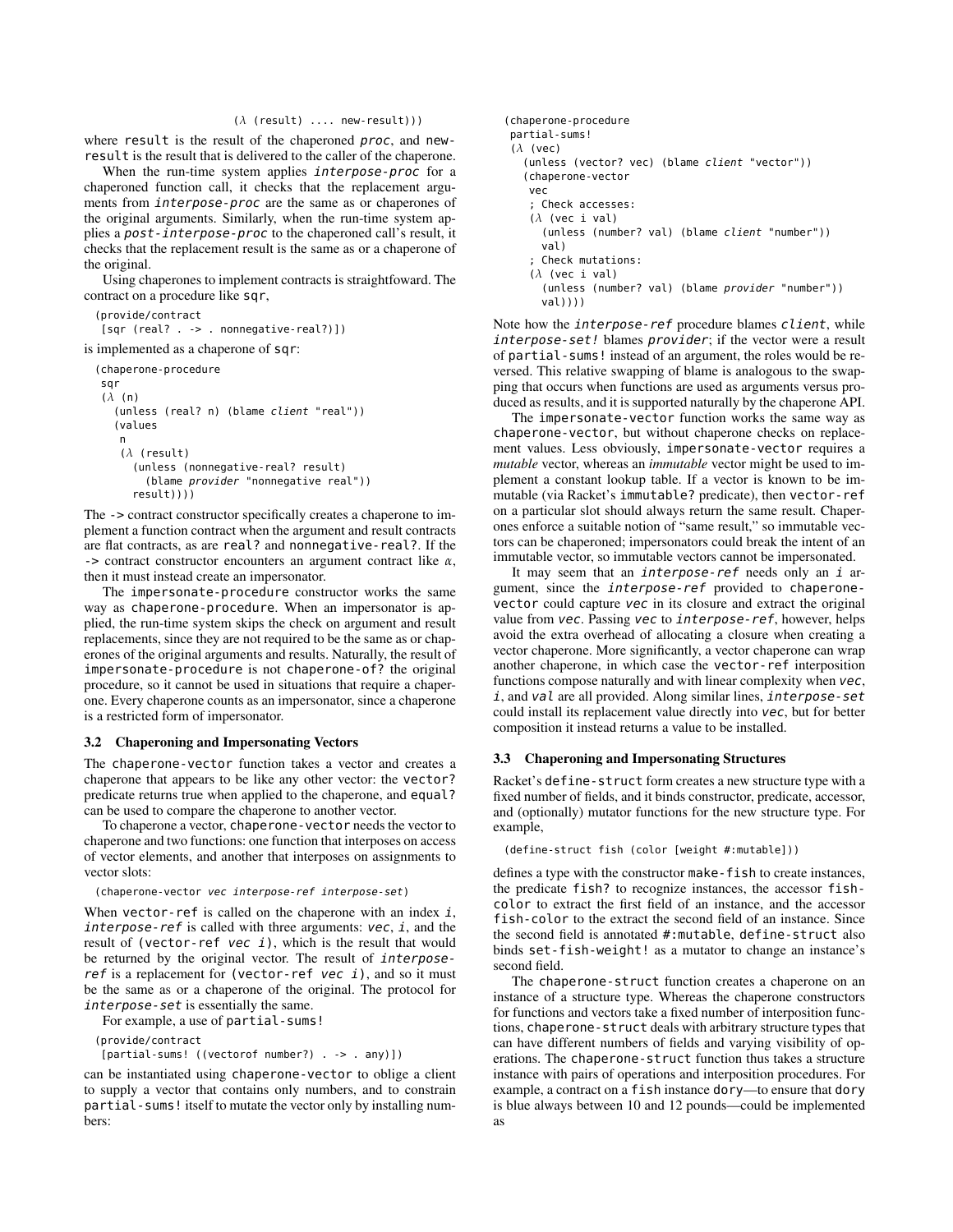```
(chaperone-struct
dory
fish-color (validate-color provider)
fish-weight (validate-weight provider)
set-fish-weight! (validate-weight client))
```
where validate-color and validate-weight perform the actual checks:

```
(define ((validate-color whom) self val)
  (unless (equal? val 'blue)
    (blame whom "blue" val))
 val)
(define ((validate-weight whom) self val)
  (unless (and (real? val)
               (<= 10 val 12))
    (blame whom "10 to 12" val))
 val)
```
In principle, every value in Racket is a structure, and chaperone functions like chaperone-vector and chaperone-procedure internally use chaperone-struct to apply chaperones through interposition of private accessors and mutators.<sup>3</sup> By exposing or hiding structure operations, a library implementer can choose to either allow clients to use chaperone-struct directly or force clients to use some other chaperone-creation function that is exported by the library.

## 4. Model

Since contracts are implemented as chaperones and impersonators, contract behavior is constrained by the behavior of chaperones, impersonators, and the rest of the core language. We therefore formally model a language with just chaperones and impersonators to prove properties that we want to hold for a language with contracts. We are particularly interested in a *contract erasure* property that pins down when a program with contracts will behave the same with all contracts removed.

Section 4.1 defines VectorRacket, which is a subset of Racket. VectorRacket does not include structures, but it includes both mutable and immutable vectors, and immutable vectors have similar chaperone constraints as opaque structures. Section 4.2 extends VectorRacket to include chaperones and impersonators for vectors. Section 4.3 presents theorems that illustrate the desired properties of chaperones.

## 4.1 VectorRacket

Figure 2 shows the grammar for VectorRacket. The surface language (the left-hand column) includes  $\lambda$  expressions, application, variables  $(x)$ , let expressions, if expressions, errors, booleans  $(b)$ , natural numbers  $(n)$ , a "void" result for side effects, and primitives. The primitives include operations for creating and inspecting vectors, as well as three predicates: equal? to compare two values structurally, egal? to compare two values structurally up to the addresses of mutable vectors, and immutable? to determine whether a value is an immutable vector

The evaluator for VectorRacket (figure 3) returns the atomic tag proc or vector to indicate that the result of evaluation was some procedure or some vector, respectively. If the result was some other kind of value, the evaluator returns it directly. If evaluation gets stuck at a non-value, the evaluator returns error. The evaluator is a partial function, since it is undefined when evaluation of a program fails to terminate.

The evaluator uses the reduction relation  $\rightarrow$ , which is shown in figure 4. The relation uses the additional syntactic categories given

| $e ::= (\lambda(x)e)   (e e )   x$     | $p ::= (s b e)$                                 |
|----------------------------------------|-------------------------------------------------|
| $ $ (let $([xe]  )e $ ) (if e e e)     | $s ::= ((x sv) )$                               |
| $ $ (error 'variable) $ v $            | $sv ::= (\lambda (x  ) e)   (vector b v  )$     |
| $v ::= b \mid n \mid (void) \mid prim$ | $\mathsf{I}$ (vector-immutable $v$ )            |
| $b ::= #t   #f$                        | $v ::=    l$                                    |
| $prim ::=$ vector                      | l, m, $o ::= (\text{loc } x)$                   |
| I vector-immutable                     | $P ::= (s b E)$                                 |
| I vector-ref I vector-set!             | $E ::= \prod (v  E e )$                         |
| $lequal?$ egal?                        | $l$ (if $Eee$ )                                 |
| I immutable?                           | $\vert$ (let $([xv] \dots [xE] [xe] \dots )e$ ) |



|                                         | proc   | if (() #f e) $\rightarrow^*$ (s b (loc x)) and                                                                                                                                                               |
|-----------------------------------------|--------|--------------------------------------------------------------------------------------------------------------------------------------------------------------------------------------------------------------|
|                                         |        | $s(x) = (\lambda (x  ) e')$                                                                                                                                                                                  |
|                                         | vector | if (() #f e) $\rightarrow^*$ (s b (loc x))                                                                                                                                                                   |
| Eval[e] = $\begin{cases} v \end{cases}$ |        | if (() #f e) $\rightarrow^*$ (s b v)                                                                                                                                                                         |
|                                         |        | $\mathsf{error}\text{: } \mathit{msg} \; \; \mathit{if} \; \big( \big( \big) \; \mathit{iff} \; e \big) \rightarrow^* \; \big( \mathit{s} \; \mathit{b} \; \big( \mathsf{error} \; \mathit{msg} \big) \big)$ |
|                                         | error  | if (() #f $e$ ) $\rightarrow^*$ p' and                                                                                                                                                                       |
|                                         |        | $p' \nrightarrow p''$ for any $p''$                                                                                                                                                                          |

Figure 3: VectorRacket Evaluator (function clauses in order)

on the right-hand column of figure 2. The reduction relation operates on programs  $(p)$ , which consist of three parts: a store  $(s)$  to map locations to procedures and vectors  $(sv)$ , a boolean to track whether evaluation is in the dynamic extent of a chaperone's interposition function (which aids a formulation of the model's results), and an expression. Expressions during evaluation are nearly the same as surface-level expressions, with the exception that the production (loc  $x$ ) is added to stand for a value in the store. Finally,  $P$  and  $E$  are evaluation contexts for programs and expressions, respectively.

The rules are mostly standard, with a few exceptions. To support a notion of equality on procedures, procedures are allocated in the store via the [procedure] rule, so the  $\left[\beta v\right]$  rule extracts the procedure from the store before substitution. The rules for if treat non-#f values as if they were true (as in Racket).

The [equal?] rule defers to the equal metafunction (not shown here), which returns #t when the (potentially infinite) unfolding of the first argument is equal to the (potentially infinite) unfolding of the second. The [eqal?] rule is similar, where the egal metafunction is given in figure 7. The egal metafunction also compares the structure of its inputs, but instead of traversing mutable data, it equates vectors only when allocated at same store location. The immutable? predicate detects immutable vectors. The remaining rules handle vector allocation, access, and update, where vector allocation records whether it was allocated by an interposition (i.e., the program state's boolean).

#### 4.2 VectorRacket with Chaperones

Figure 5 extends the syntax of VectorRacket to support chaperones and impersonators. The extensions include three new primitives, value forms for chaperones and impersonators, and set-marker and clear-marker forms to record whether evaluation is in one of a chaperone's interposition functions.

The chaperone-vector primitive works as in Racket: its first argument is a vector to be chaperoned, its second argument is a procedure to interpose on vector access, and its third argument is a procedure to interpose on vector update:

<span id="page-6-0"></span><sup>&</sup>lt;sup>3</sup> In practice, most procedures and vectors have specialized representations that are exploited, for example, by the just-in-time compiler.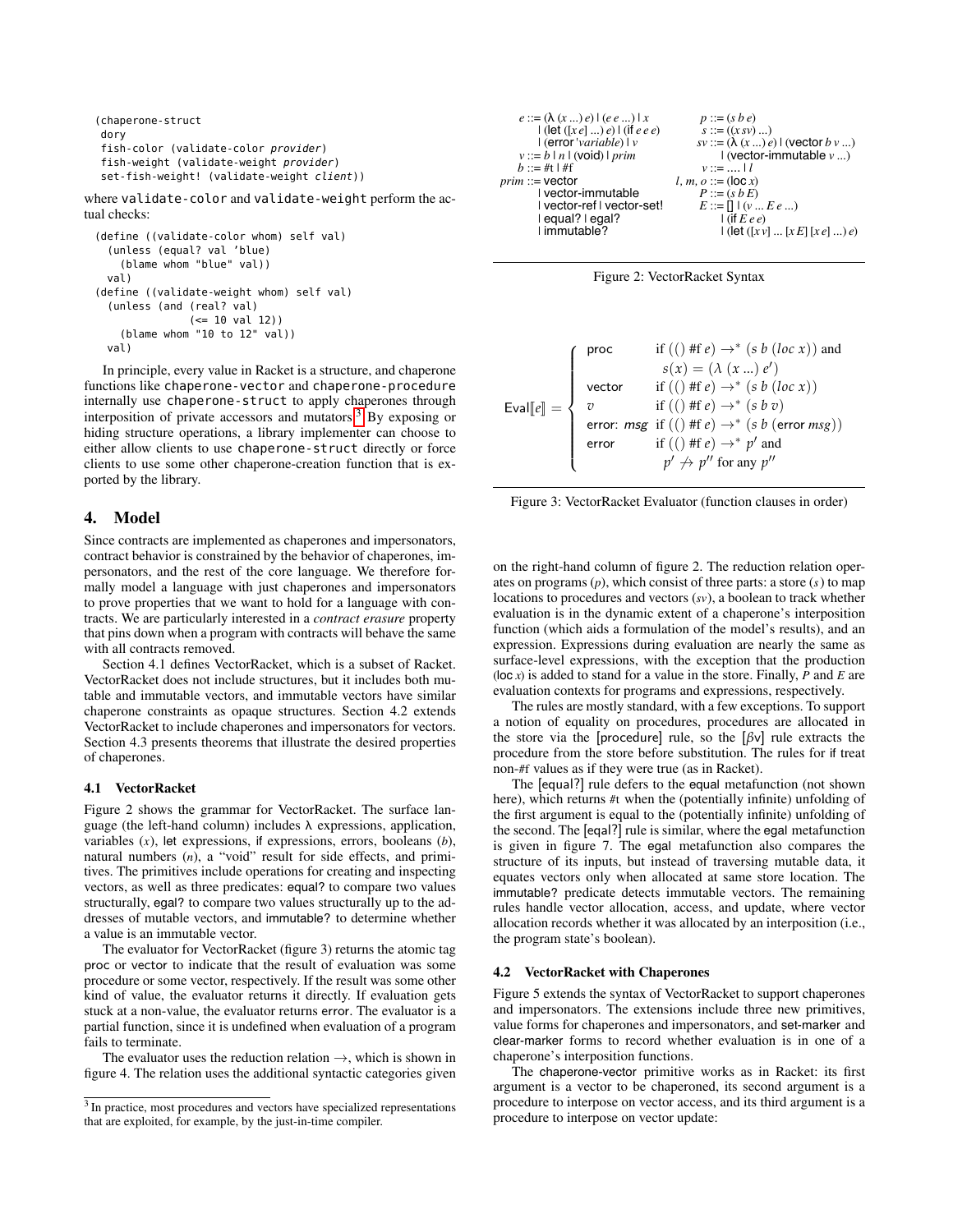| $(s b E[(\lambda (y) e)])$<br>$\rightarrow$ (s[x $\mapsto$ ( $\lambda$ (y ) e)] b E[(loc x)])<br>where $x$ fresh                                                                                                       | [procedure]   |
|------------------------------------------------------------------------------------------------------------------------------------------------------------------------------------------------------------------------|---------------|
| $(s b E[((\text{loc } x_p) v )])$<br>$\longrightarrow$ (s b E[{x:=v, } e])<br>where $(\lambda (x ) e) = s(x_p),  (v )  =  (x ) $                                                                                       | [Bv]          |
| $P[(let ([x v]  ) e)] \longrightarrow P[{x=v,  } e]$                                                                                                                                                                   | [let]         |
| $P[(ifve_1e_2)] \longrightarrow P[e_1]$<br>where $v \neq #f$                                                                                                                                                           | [ift]         |
| $P[(\text{if }#f e_1 e_2)] \longrightarrow P[e_2]$                                                                                                                                                                     | $[$ iff $]$   |
| (s b E[(error 'variable)])<br>$\longrightarrow$ (s b (error 'variable))<br>where $[] \neq E$                                                                                                                           | [error]       |
| $(s b E[$ (equal? $v1 v2)$ ])<br>$\longrightarrow$ (s b E[equal[[s, $v_1, v_2$ ]]])                                                                                                                                    | [equal?]      |
| $(s b E[$ (egal? $v_1 v_2)$ ])<br>$\rightarrow$ (s b E[egal[[s, $v_1, v_2$ ]]])                                                                                                                                        | [equal?]      |
| $(s b E[$ (vector $v )]$ )<br>$\longrightarrow$ $(s[x \mapsto (vector b v ) ] b E[(loc x)])$<br>where $x$ fresh                                                                                                        | [vector]      |
| (s b E[(immutable? v)])<br>$\longrightarrow$ (s b E[immutable[[s, v]]])                                                                                                                                                | [immut]       |
| $(s b E[(vector-immutable v )])$<br>$\rightarrow$ (s[x $\mapsto$ (vector-immutable v )] b E[(loc x)])<br>where $x$ fresh                                                                                               | [immvec]      |
| $(s b E[(vector-set! (loc x) n vnew)])$<br>$\rightarrow$ (s[x $\leftrightarrow$ (vector b $v_1 \dots v_{new} v_3 \dots$ )]<br>b E[(void)]<br>where ( <b>vector</b> $b$ $v_1$ $v_2$ $v_3$ ) = $s(x)$ ,<br>$ ({v_1}) =n$ | [vector-set!] |
| $(s b1 E[(vector-ref (loc x) n)])$<br>$\longrightarrow$ (s b <sub>1</sub> E[v <sub>2</sub> ])<br>where ( <b>vector</b> $b_2 v_1  v_2 v_3 $ ) = $s(x)$ ,<br>$ ({v_1} )  = n$                                            | [mvec-ref]    |
| $(s b1 E[(vector-ref (loc x) n)])$<br>$\rightarrow$ (s $b_1E[v_2]$ )<br>where ( <b>vector-immutable</b> $v_1  v_2 v_3 $ ) = $s(x)$ ,<br>$ ({v_1}) =n$                                                                  | [immvec-ref]  |



prim ::= .... | chaperone-vector | chaperone-of? | impersonate-vector  $sv ::= ...$  (chaperone-vector  $lm \omega$ ) (impersonate-vector  $lm \omega$ )  $e ::= ... \mid (set-market e) \mid (clear-market e)$ 

Figure 5: VectorRacket Chaperone Syntax Extensions

| Eval (vector-ref (chaperone-vector (vector 1 2 3) | $\parallel$ = 2 |
|---------------------------------------------------|-----------------|
| $(\lambda$ (vec i ov) ov)                         |                 |
| $(\lambda$ (vec i ov) ov))                        |                 |
|                                                   |                 |

If the interposition function attempts to return a completely different value, the program aborts, signalling an error that the chaperone misbehaved:

| Eval (vector-ref (chaperone-vector (vector $1\,2\,3$ ) | $\parallel$ = error: bad-cvref |
|--------------------------------------------------------|--------------------------------|
| $(\lambda$ (vec i ov) 17)                              |                                |
| $(\lambda$ (vec i ov) ov))                             |                                |
|                                                        |                                |

The [out-cvec-ref] and [in-cvec-ref] rules of figure 6 handle vector-ref of a chaperone. The two rules are essentially the same, but [out-cvec-ref] applies when evaluation first moves into interposition mode, while [in-cvec-ref] applies when evaluation is already in interposition mode (as indicated by the boolean in the program state). In either case, the rules expand a vector-ref application to extract a value from the chaperoned vector, apply the interposition function, and check that the interposition function's result is a chaperone of the original value. The [out-cvec-ref] rule also uses set-marker and clear-marker to move into and out of interposition mode. The [setm] and [clearm] helper rules directly manipulate the boolean in the program state and then reduce to their arguments.

The [out-cvec-ref] and [in-cvec-ref] rules of figure 6 similarly handle vector-set! on vector chaperones. The [ivec-ref] and [ivecref] rules handle vector-ref and vector-set! on impersonators, which require no chaperone-of? checks. The [cvec] and [ivec] rules handle chaperone and impersonator construction.

The chaperone-of? primitive is handled by the [cof] rule, which defers to the chaperone-of metafunction defined in figure 7. The result of chaperone-of is #t for syntactically identical values. If both arguments are immutable vectors of the same length, then the elements are checked point-wise. If the first argument is a location in the store that points at a chaperone, then the metafunction recurs using the chaperoned value. Otherwise, chaperone-of returns #f.

#### 4.3 Claims

This section describes a number of facts about our model that should generalize to Racket itself. The full proofs are included in this submission's supplementary material.

We first establish some base definitions and lemmas. A store  $s_2$  extends a store s, or  $s \leq s_2$ , if  $s_2$  differs from s only in new allocations or the values stored in mutable vectors. That is, for each location x in the domain of s, x is in the domain of  $s_2$  and

- $s(x) =$  (vector  $v_1$  ...),  $s_2(x) =$  (vector  $v_2$  ...), and  $|(v_1 \dots)| = |(v_2 \dots)|$ , or
- $s(x)$  is the same term as  $s_2(x)$ .

Given this definition of store extension, we show that reducing an expression results in a store extension.

**Lemma 1.** For all s, b, and e, if (s b e) reduces to  $(s_2 b_2 e_2)$  for some  $s_2$ ,  $b_2$ , and  $e_2$ , then  $s \leq s_2$ .

**Proof sketch** Induct on the sequence of reduction steps. For each step, either the store is unchanged, a fresh location is allocated, or an existing mutable vector is changed.

Furthermore, we show that if we know a value  $v_l$  is a chaperone of a value  $v_2$  in a given store s, then  $v_1$  is still a chaperone of  $v_2$  in any extension of s.

**Lemma 2.** For all  $v_1$ ,  $v_2$ ,  $s$ , and  $s_2$ , if  $s_2 \leq s$ , s contains no immutable cycles, and chaperone-of[[s,  $v_1$ ,  $v_2$ ]], then chaperone-of[[s<sub>2</sub>,  $v_1$ ,  $v_2$ ]].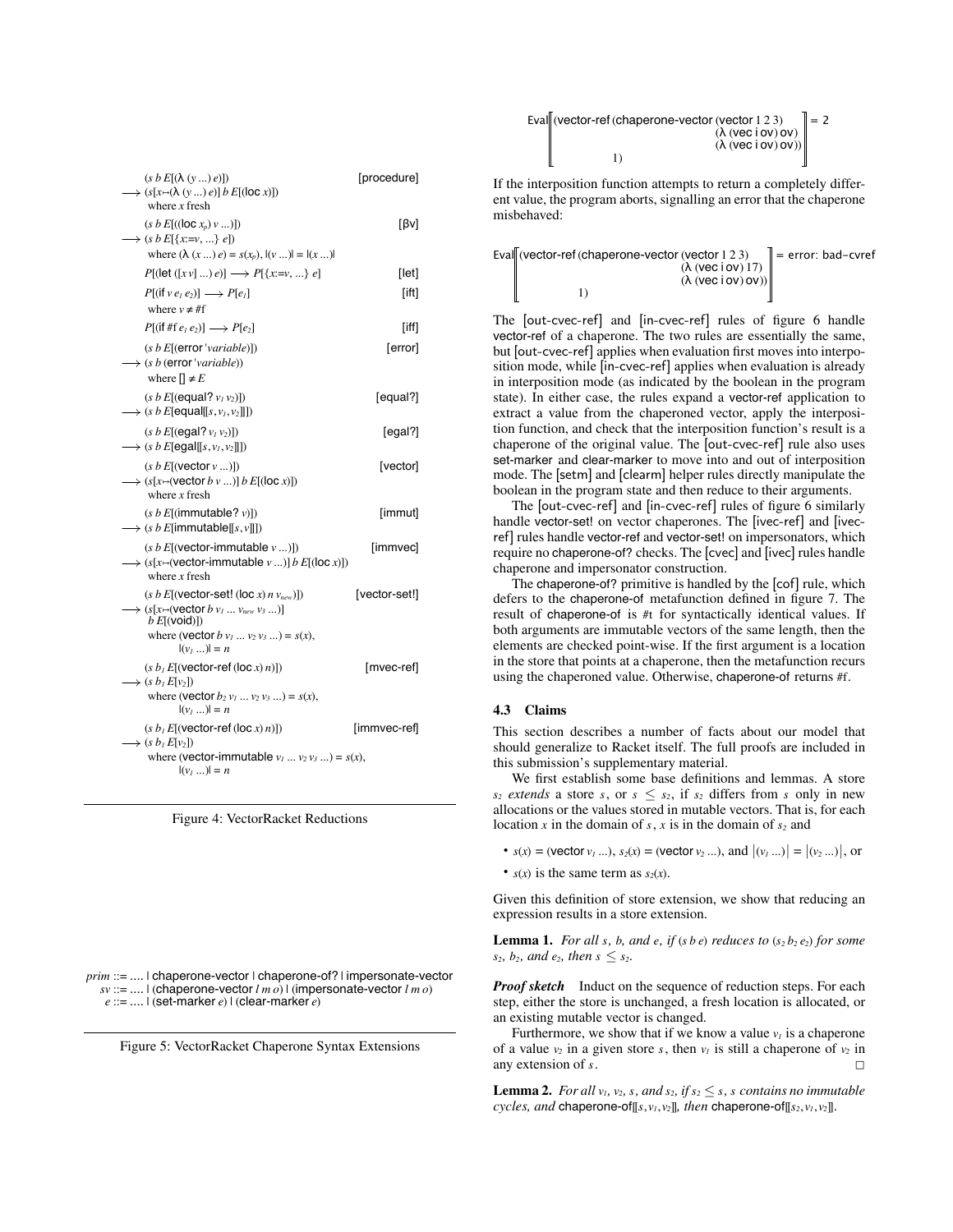| $(s \#f E[(vector-ref (loc x) n)])$<br>$\rightarrow$ (s #f E[(let ([old (vector-ref l n)])<br>$(\text{let}(\text{new}(\text{set-market}(m l n \text{old})))$<br>(clear-marker<br>(if (chaperone-of? new old)<br>new<br>(error 'bad-cvref)))))])<br>where (chaperone-vector $l$ m $o$ ) = $s(x)$ | [out-cvec-ref]  |
|-------------------------------------------------------------------------------------------------------------------------------------------------------------------------------------------------------------------------------------------------------------------------------------------------|-----------------|
| $(s \# t E[(vector-ref (loc x) n)])$<br>$\rightarrow$ (s #t E[(let ([old (vector-ref l n)])<br>$(\text{let} ([new (m l n old)])$<br>(if (chaperone-of? new old)<br>new<br>(error 'bad-cvref))))])<br>where (chaperone-vector $l$ <i>m</i> $o$ ) = $s(x)$                                        | [in-cvec-ref]   |
| $(s b E[$ (set-marker e)]) $\longrightarrow$ $(s \# t E[e])$                                                                                                                                                                                                                                    | [setm]          |
| $(s b E[$ (clear-marker e)]) $\longrightarrow$ $(s \# f E[e])$                                                                                                                                                                                                                                  | [clearm]        |
| $(s$ #f $E[(vector-set! (loc x) n v)])$<br>$\rightarrow$ (s #f E[(let ([new (set-marker (o l n v))])<br>(clear-marker<br>(if (chaperone-of? new $v$ )<br>(vector-set! $ln$ new)<br>(error 'bad-cvset))))])<br>where (chaperone-vector $l$ m $o$ ) = $s(x)$                                      | [out-cvec-set!] |
| $(s \# t E[(vector-set! (loc x) n v)])$<br>$\rightarrow$ (s #t E[(let ([new (o l n v)])<br>(if (chaperone-of? new $v$ )<br>(vector-set! $ln$ new)<br>$(error 'bad-cvset))$ ]<br>where (chaperone-vector $l$ m $o$ ) = $s(x)$                                                                    | [in-cvec-set!]  |
| $(s b E[(vector-ref (loc x) n)])$<br>$\rightarrow$ (s b E[(m l n (vector-ref l n))])<br>where (impersonate-vector $l$ <i>m</i> $o$ ) = $s(x)$                                                                                                                                                   | [ivec-ref]      |
| $(s b E[(vector-set! (loc x) n v)])$<br>$\rightarrow$ (s b E[(vector-set! l n (o l n v))])<br>where (impersonate-vector $l$ m $o$ ) = $s(x)$                                                                                                                                                    | [ivec-set!]     |
| $(s b E[(changerone-vector Im o)])$<br>$\rightarrow$ (s[x $\mapsto$ (chaperone-vector l m o)] b E[(loc x)])<br>where is vector $[[s, l]], x$ fresh                                                                                                                                              | [cvec]          |
| $(s b E[(impersonate-vector Im o)])$<br>$\Rightarrow$ (s[x $\leftrightarrow$ (impersonate-vector l m o)] b E[(loc x)])<br>where ismutable $[[s, l]], x$ fresh                                                                                                                                   | [ivec]          |
| $(s b E[(changecone-of? v1 v2)])$<br>$\rightarrow$ (s b E[chaperone-of[[s, $v_1, v_2$ ]])                                                                                                                                                                                                       | [cof]           |

Figure 6: VectorRacket Chaperone Reductions

**Proof sketch** All points inspected in the store to determine that  $v_1$  is a chaperone of  $v_2$  do not change by the definition of store extension, so the calculation in  $s_2$  will proceed the same.  $\Box$ A similar lemma holds for two values that are egal?:

**Lemma 3.** For all  $v_1$ ,  $v_2$ , s, and  $s_2$ , if  $s_2 \leq s$ , s contains no immutable cycles, and egal[[s,  $v_1$ ,  $v_2$ ]], then egal[[s<sub>2</sub>,  $v_1$ ,  $v_2$ ]].

For the theorems and claims below, we also need that equal? and egal? are equivalence relations. We also have proven that no reduction steps starting from an empty store can cause an immutable cycle as detailed above, so including that as a hypothesis is not unreasonable.

The first theorem concerns a guarantee that chaperones provide: equalities are preserved for separate retrievals from an immutable data structure. It encapsulates the idea that the following function in Racket either diverges, results in an error, or returns true:

 $(\lambda$  (v1 v2 k) (if (and (immutable? v1) (immutable? v2)

```
immutable[[s, (loc x)]] = #twhere (vector-immutable v ...) = s(x)\text{immutable}[[s, (\text{loc } x)]] = \text{immutable}[[s, l]]where (chaperone-vector l m o) = s(x)immutable[[s,v]]= #f
                            = #t
\text{egal}[[s, v, v]]egal[[s, (\text{loc } x), v_2]]
                            = egal[[s, l, v_2]]
where (chaperone-vector lm\rho) = s(x)egal [[s, v_1, (\text{loc } y)]]= egals, v_l, lwhere (chaperone-vector lm \, o) = s(v)egal[[s, (loc x), (loc y)]] = \wedge [[egal[[s, v<sub>1</sub>, v<sub>2</sub>]], ...]]
where (vector-immutable v_1 ...) = s(x),
        (vector-immutable v_2 ...) = s(y),
        |({v_1} ...)| = |({v_2} ...)|egal[[s, v_1, v_2]]
                            =#f
chaperone-of[[s, v, v]]= #t
chaperone-of[[s, (\text{loc } x), v_2]]
                                         = chaperone-of[[s, l, v_2]]where (chaperone-vector l m o) = s(x)chaperone-of[[s, (\text{loc } x), (\text{loc } y)]] = \wedge [[\text{chaperone-of}[[s, v_1, v_2]], \dots]]where (vector-immutable v_1 ...) = s(x),
        (vector-immutable v_2 ...) = s(y), |(v_1 ...)(= |(v_2 ...)(= 1))chaperone-of[[s, v_1, v_2]]= #f
```


```
(eaul? v1 v2))(equal? (vector-ref v1 k)
         (\text{vector-ref } v2 k))#t))
```
**Theorem 1.** For all  $v_1$ ,  $v_2$ , and s, if

- s contains no immutable cycles,
- immutable[[ $s, v_1$ ]],
- immutable[[ $s, v_2$ ]],
- and egal[[s,  $v_1$ ,  $v_2$ ]],

then for all k and b, either

- there exists no  $v_3$  and  $s_2$  such that (s b (vector-ref  $v_1$  k)) reduces to  $(s_2 b v_3)$ , or
- there exists a  $v_3$  and  $s_2$  such that (s b (vector-ref  $v_1$  k)) reduces to  $(s_2 b v_3)$  and for all  $b_2$  and  $s_3 \leq s_2$ , either
	- there exists no  $v_4$  and  $s_4$  such that  $(s_3 b_2$  (vector-ref  $v_2$  k)) reduces to  $(s_4b_2v_4)$ , or
	- there exists a  $v_4$  and  $s_4$  such that  $(s_3 b_2$  (vector-ref  $v_2$  k)) reduces to  $(s_4 b_2 v_4)$ , and for all  $s_5 \leq s_4$ , egal[[s<sub>5</sub>,  $v_3$ ,  $v_4$ ]].

**Proof sketch** Induct on the triple  $(v_1, v_2, s)$ . If either  $v_1$  or  $v_2$  is not a location that points to an immutable vector or chaperone, then the corresponding immutable hypothesis is false.

If both  $v_1$  and  $v_2$  are locations that point to immutable vectors, then there are two cases: either k is out of bounds for both, in which case we do not find values  $v_3$  and  $v_4$ , or k is in bounds, in which case the values  $v_3$  and  $v_4$  must be egal, since  $v_1$  and  $v_2$  are egal.

If  $s(v_1)$  = (chaperone-vector  $v_c v_{f1} v_{f2}$ ), then we have an inductive hypothesis relating  $v_c$  and  $v_2$ . If  $(s b$  (vector-ref  $v_c$  k)) fails to reduce, then we cannot find a  $v_3$  and  $s_2$  for the reduction of (s b (vector-ref  $v_l$  k)). If (s b (vector-ref  $v_c$  k)) reduces to (s<sub>c</sub> b  $v_{rl}$ ), then either  $(s_c b (v_f v_{rl}))$  fails to reduce, in which case  $(s b$  (vector-ref  $v_l$  k)) has failed to reduce, or it results in  $(s_f b v_{r2})$ . If  $v_{r2}$  is not a chaperone of  $v_{r1}$ , then (s b (vector-ref  $v_1$  k)) fails to reduce, and if it is a chaperone, then we have that  $s_2 = s_f$  and  $v_3 = v_{r2}$ . We can then use the induction hypothesis, which relates  $v_{r1}$  and  $v_4$ , the knowledge that  $v_3$ is a chaperone of  $v_{rl}$ , and our lemmas about egal and chaperone-of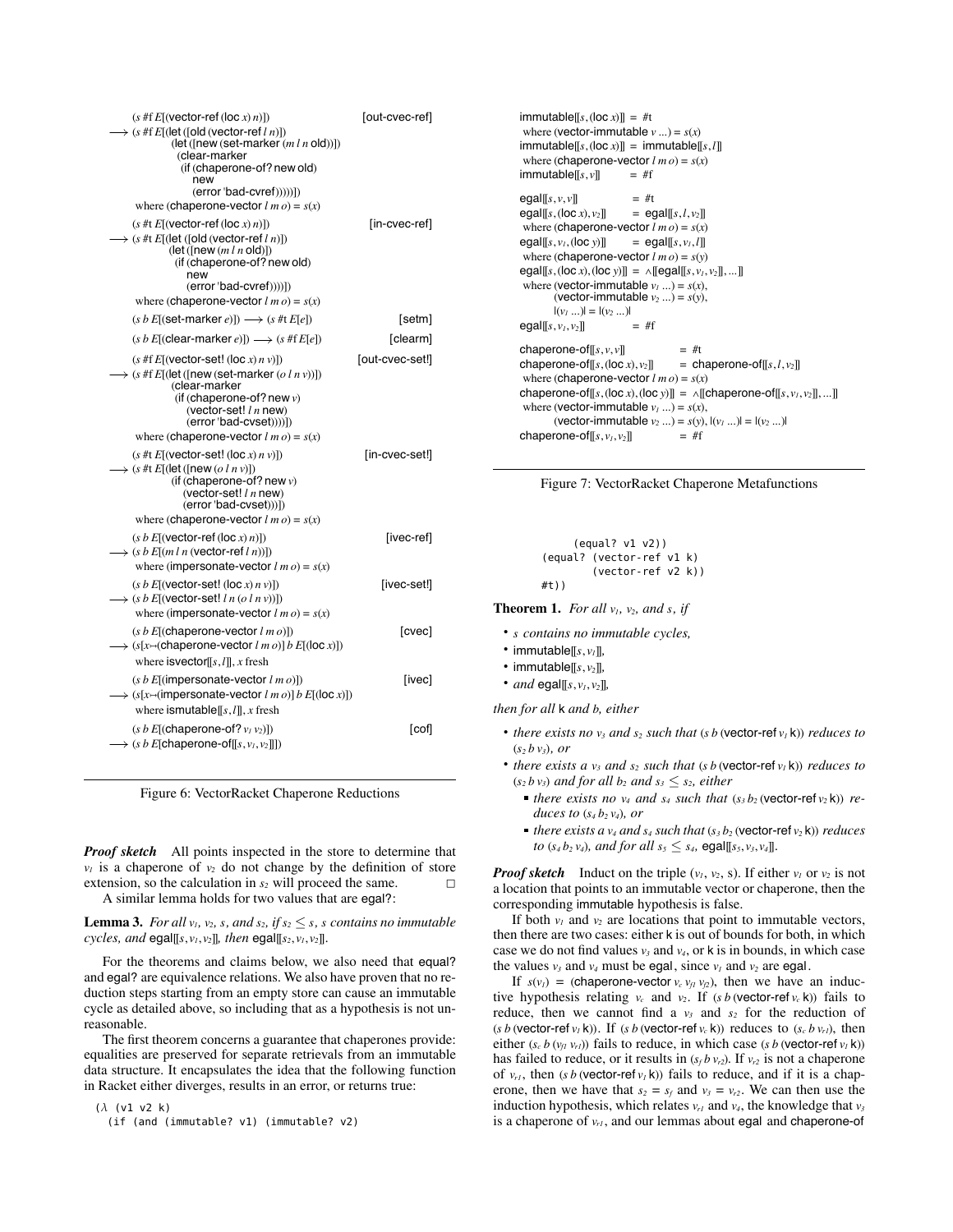in store extensions to get that  $v_3$  and  $v_4$  are egal in the final store. The chaperone case for  $v_2$  follows similarly.

There are also equivalences that hold through the use of chaperones, even in the presence of arbitrary code. Take the following function:

```
(\lambda (v1 f k)
  (left ([n (vector-ref v1 k)] [v2 (f v1)])(if (and (immutable? v1) (immutable? v2)
             (eaul? v1 v2))( (vector-ref v2 k) n)
        #t)))
```
Even though f is an arbitrary function that may have side effects, this function should still return #t modulo errors or divergence. From this function, we formulate the following more general theorem:

#### **Theorem 2.** For all  $v_1$  and s, if

- s contains no immutable cycles,
- immutable[[ $v_1$ ]], and
- there exists a  $k$ ,  $b_r$ ,  $n$ , and  $s_r$  such that (s  $b_r$  (vector-ref  $v_l$  k)) reduces to  $(s, b, n)$ .

then for all  $s_2 \leq s_r$  and  $v_2$ , if

- immutable[[ $v_2$ ]] and
- (equal  $s_2 v_1 v_2$ ),

then for all b, either

- there exists no v and  $s_3$  such that  $(s_2 b$  (vector-ref  $v_2$  k)) reduces to  $(s<sub>3</sub> b v)$ , or
- there exists a  $s_3$  such that  $(s_2 b$  (vector-ref  $v_2$  k)) reduces to  $(s_3 b n)$ .

**Proof sketch** First we induct on  $v_1$ . Like before, unless  $v_1$  is a pointer to an immutable vector or a chaperone, then the immutable hypothesis fails. If  $s(v_l) =$  (chaperone  $v_c v_{fl} v_{l2}$ ), then if we can show that (s b (vector-ref  $v_c$  k)) reduces to (s<sub>c</sub> b n) for some store  $s_2 \le s_r$  $s_c$ , then we get an inductive hypothesis that gives us the consequent we need for  $v_2$ 's behavior. Since we also have a hypothesis that (s b (vector-ref  $v_l$  k)) reduces to  $(s_r b n)$ , we can pull apart that reduction sequence to find the appropriate  $s_c$  as a witness.

If  $v_1$  is a pointer to an immutable vector, then we fix  $v_2$  and  $s_2$  and induct on  $v_2$ . If  $v_2$  is not a pointer to an immutable vector or a chaperone, then the immutable hypothesis fails. If  $v_2$  is an immutable vector, then from the definition of equal, we get that its kth element must be *n* as well. If  $s_2(v_2) =$  (chaperone-vector  $v_c v_{f1} v_{f2}$ ), then we get an inductive hypothesis about (vector-ref<sub> $v_c$ </sub>k). If it doesn't reduce in the store  $s_2$ , then (vector-ref  $v_c$  k) doesn't either. If it does, giving us a new store  $s_c$ , then either applying  $s_f$  to n in  $s_c$  fails to reduce; we get a value that is not *n*, in which case the chaperone-of? check fails; or we get a value  $n$  in a new store which is our store  $s_{3}$ .

Furthermore, we define the idea of *contract erasure* for a subset of programs. If a well-behaved program with chaperones evaluates to a value, then the program with all chaperones removed will evaluate to an equivalent value. In our model, a well-behaved program is a program whose chaperone wrappers do not affect mutable vectors used by the "main" program, that is, the program with chaperones erased. There are two ways that chaperones might do this: through mutating vectors allocated by the main program, or providing the main program with vectors allocated by the chaperone, which can later be used as a channel of communication.

Since chaperone wrappers must return values that are chaperones of the appropriate argument, and chaperones must share the same mutable state, providing the main program with chaperoneallocated vectors is only possible by placing that vector in a vector allocated by the main program. Thus, we need only detect the mutation of main program state within a chaperone wrapper to detect ill-behaved programs. We do this by looking for reductions where the left hand side is marked as being under the dynamic extent of a chaperone wrapper and the redex is a vector-set! on a vector allocated outside of any chaperone wrappers.

In order to prove contract erasure, we prove the following lemma, which states that if a program state without any chaperones reduces a redex to a value, then a similar program which differs only in adding chaperones also reduces to an appropriately similar value. We also disallow set-marker and get-marker, since these are not meant to be written by the user in programs.

**Lemma 4.** For all  $e_2 = E_2[e_6]$  that do not contain uses of set-marker, get-marker, or chaperone-vector, if there exists an  $s_2$ ,  $v_2$ , and  $s_4$  such that  $(s_2 \# fE_2[e_6])$  reduces to  $(s_4 \# fE_2[v_2])$ , then for all  $e_1 = E_1[e_5]$  and  $s_1$ such that  $\langle e_1, s_1 \rangle \sim \langle e_2, s_2 \rangle$ , where the reduction of  $(s_1 \# f e_1)$  contains no program states of the form (s  $t E[(vector-set | (loc x) n v)])$  where  $s(x) =$  (vector #f  $v_e$ ), *either*:

- $(s<sub>1</sub> #f<sub>e<sub>1</sub></sub>)$  diverges,
- there exists a b and  $s_3$  such that  $(s_1 \# f e_1)$  reduces to  $(s_3 b$  (error 'var)),
- there exists an  $e_3$ , b, and  $s_3$  such that  $(s_1 \# f e_1)$  reduces to  $(e_3 b s_3)$ and  $e_3$  is a stuck state,
- there exists a  $v_1$  and  $s_3$  such that  $(s_1 \# f e_1)$  reduces to  $(s_3 \# f E_I[v_1])$ and  $\langle E_I[v_I], s_3 \rangle \sim \langle E_2[v_2], s_4 \rangle$ .

**Theorem 3.** For all e, if Eval[e] = v and that evaluation involves no reductions involving a state  $(s_b # t E[(vector-set! (loc x) v_b n)])$  where  $s_b(x)$  = (vector #f  $v_y$  ...), then Eval  $e_2$  = v, where  $e_2$  is the same as e but where chaperone-vector is replaced with  $(\lambda (vxy)v)$ .

*Proof sketch* Since Eval  $\ell$  = v, we know that (0#fe) reduces to  $(s<sub>1</sub> #f<sub>v<sub>1</sub></sub>)$  for some  $s<sub>1</sub>$  and  $v<sub>1</sub>$ . Since every reduction step in the erased program has a corresponding reduction step in the unerased program, (0#f $e_2$ ) reduces to  $(s_2#f v_2)$  for some  $s_2$  and  $v_2$ . Using lemma 4, we can show that  $\langle v_1, s_1 \rangle \sim \langle v_2, s_2 \rangle$ , and by cases on the possible values  $v_1$  and  $v_2$ , either they are both the same boolean, the same number, both pointers to  $\lambda$  terms in the store, or both pointers to non- $\lambda$  terms in the store, which means that evaluating the erased program gives the same kind of result as evaluating the unerased program.  $\Box$ 

## 5. Performance

Although our motivation for adding chaperones and impersonators to Racket is to support new forms of contracts, performance is also a concern. Our primary concern is that support for chaperones, impersonators, and contracts is "pay as you go"; that is, programs that do not use the features should not pay for them. A secondary concern is the performance of chaperones, impersonators, and contracts themselves, and we expect that building a little support for chaperones into the compiler will improve the overall performance of contracts in the long run.

## 5.1 Performance in Untyped Racket

The Racket implementation uses a just-in-time (JIT) compiler to convert bytecode into machine code for each function when the function is first called. When the JIT compiler encounters certain primitive operations, such as vector-ref, it generates inline code to implement the operation's common case. The common case corresponds to a non-chaperone, non-impersonator object. For example, the inlined vector-ref code checks whether its first argument has the vector type tag, checks whether its second argument is a fixnum, checks whether the fixnum is in range for the vector, and finally extracts the fixnum-indexed element from the vector; if any of the checks fail, the generated machine code bails out to a slower path, which is responsible for handling chaperones as well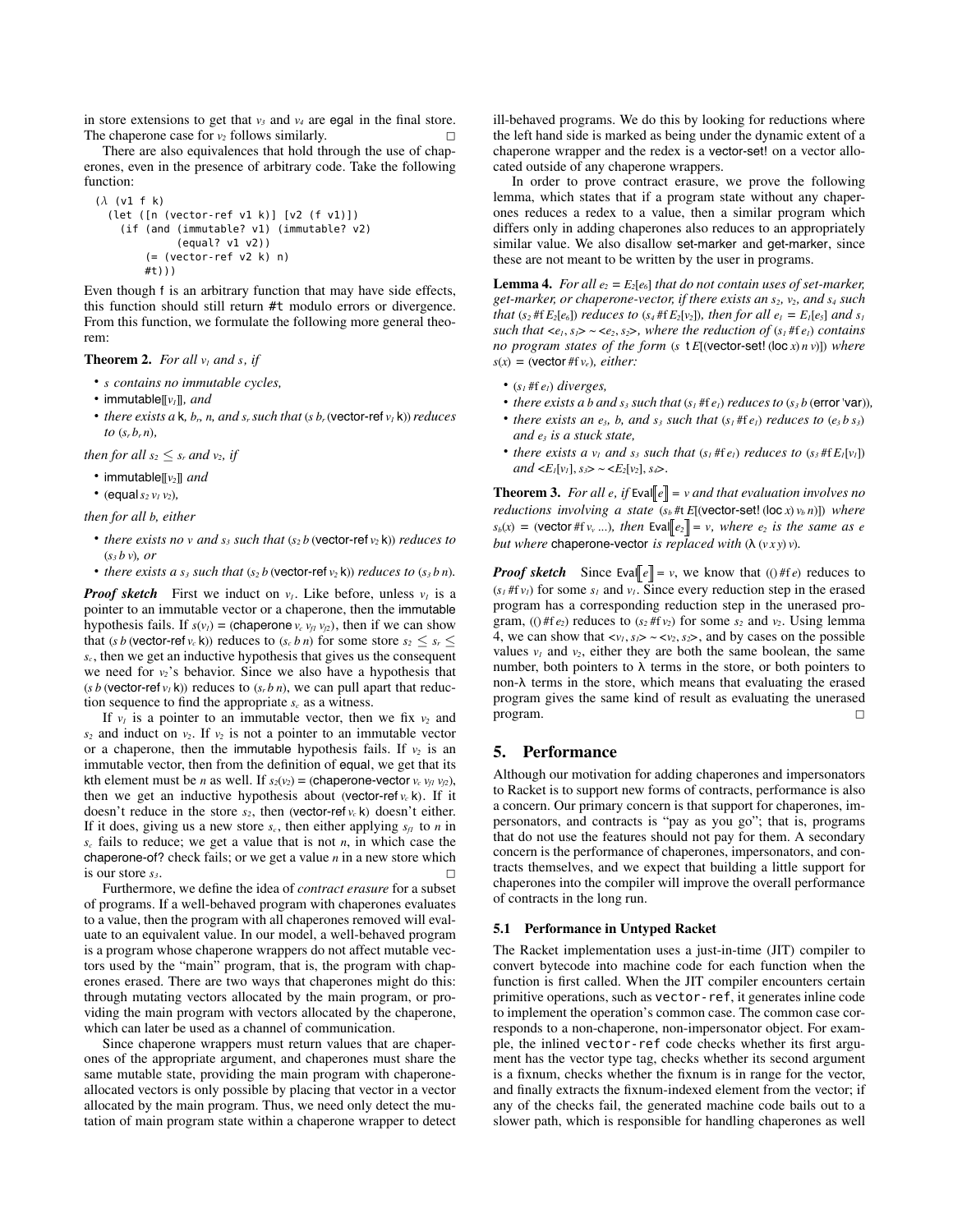as raising exceptions for bad arguments. The addition of chaperones thus has no effect on the machine code generated by the JIT compiler or its resulting performance when chaperones are not used in dynamically typed Racket code.

Racket's object-oriented class system is implemented as a library, and prior to support for chaperones, the class system implemented object-specific wrappers that operated in a similar manner to chaperones. All object operations required a check on the target object to determine whether it was a wrapped object, and since this test was outside the core run-time system, the JIT compiler was not able to recognize the chaperone pattern and optimize for the common case. In fact, the check interfered with optimizations that the JIT compiler could otherwise perform, and the result was a 3x slowdown on field-intensive microbenchmarks that did not use contracts (Strickland and Felleisen 2010). After switching the implementation to use chaperones, this slowdown was completely eliminated.

As of version 5.1.2.3, Racket's implementation is partly optimized for interposition via chaperones. While a bubble sort is a poor choice for sorting, it is a fine micro-benchmark for vector operations. A bubble sort on a vector of 10,000 fixnums in reverse order, using a plain vector versus a no-op chaperone produces the following times on a 2.53 GHz MacBook Pro, where the "old JIT" was not optimized for chaperones:

|        | no JIT                                               | old JIT               | <b>JIT</b> |
|--------|------------------------------------------------------|-----------------------|------------|
| vector | 77.938 msec                                          | 1.598 msec 1.598 msec |            |
|        | chaperoned $120,047$ msec $66,570$ msec $6,577$ msec |                       |            |

Although chaperone-based contract checking clearly incurs a significant cost for a microbenchmark, the timings above illustrate how support for chaperones and impersonators in the run-time system provides a path to better performance.

#### 5.2 Performance in Typed Racket

In contrast to untyped Racket code, chaperones create some overhead for typed code in our current implementation. Typed Racket code compiles to Racket code that uses "unsafe" operations, such as unsafe-vector-ref. The Typed Racket compiler ensures that these operations are safe in context due to type safety; it also adds contract checks at the boundary with untyped code, and it explicitly inserts bounds checks. The JIT compiler inlines unsafe-vectorref; prior to support for chaperones, the JIT-generated code could completely skip the check type-tag check on the vector argument. Support for chaperones, however, requires unsafe-vector-ref to check its first argument for a chaperone tag and dispatch to the slow path. An additional unsafe-vector\*-ref operation is available to skip the chaperone check, in case a vector is known never to be a chaperone, but Typed Racket does not use the more specialized operation.

For a bubble sort on a vector of 10,000 fixnums, using unsafe operations for the fixnum comparisons and loop controls, different vector operations and comparable C and Java programs yield the following times on the same 2.53 GHz MacBook Pro:

| vector-ref         | 1,444 msec |
|--------------------|------------|
| unsafe-vector-ref  | 1,297 msec |
| unsafe-vector*-ref | 1,137 msec |
| $qcc - 00$         | 727 msec   |
| java (HotSpot)     | 266 msec   |
| $qcc - 02$         | 107 msec   |

As the numbers illustrate, iteration over numerical vectors is hardly Racket's forte. Indeed, the overhead of checking for chaperones (the difference between unsafe-vector-ref and unsafevector\*-ref) in Racket is the same order of magnitude as the total run time for optimized C code. The overhead is high because the current JIT code generates a tag check for every individual access to the vector, even though the same vector is used every time. The route to lowering this overhead is to improve the JIT by building more chaperone support into the core run-time system.

## 6. Related Work

Related work falls into two main categories: other implementations of proxies and other implementations of contracts.

## 6.1 Other Proxy Implementations

The most closely related work to ours is the proxy design (Van Cutsem and Miller 2010) proposed for JavaScript and currently implemented in Firefox (Gal 2010). Building on mirages in AmbientTalk (Dedecker et al. 2005), proxies allow unrestricted intercession of almost any operation performed on JavaScript objects. Like our design, theirs does not support intercession on some operations, including instanceof tests, typeof tests, and the pointer equality operator ===. Since JavaScript operations such as vector indexing are represented as message sends, only one proxy API is needed, in contrast to our separate APIs separate Racket values.

The primary distinction between JavaScript proxies and our design is how each avoids breaking existing language invariants. JavaScript provides very few invariants that programmers may assume about the behavior of objects, due to pervasive mutability of both objects and prototypes—even allowing so-called "monkeypatching" where the behavior of *all* objects is affected by a single mutation. Further, there is no analogue in JavaScript of the type tests provided by struct predicates (see section 2.3 for the import of these in Racket) and thus JavaScript programmers do not conditionalize code on such tests. Finally, JavaScript provides no reliable structural equality comparison. Since these invariants do not hold for JavaScript programs, proxies need not respect them, simplifying their design considerably.

In contrast, the existing design of Racket, as in most languages, ensures that programmers can reason using a wide variety of invariants based on information hiding, type and equality testing, and immutable objects. Programmers rely on these invariants to build applications, and compilers and static checkers rely on them to reason about programs. Therefore, our design of an intercession API is constrained to respect them.

The current JavaScript language does provide reflective operations which can prevent future mutations to a single field, or to an entire object. While the interaction of proxies with these operations is still being designed, the current proposal<sup>[4](#page-10-0)</sup> imposes chaperonelike invariants on these fields; in particular, the underlying proxy mechanism remembers the first value produced for such fields and skips the intercession on subsequent accesses. Adapting the chaperone invariant for this use case would make JavaScript proxies more expressive.

The performance results for Firefox's JavaScript proxies are encouraging. The implementation imposes little overhead to support proxies (our main goal), and it produces better relative results when proxies are actually used (our secondary goal).

Austin et al. (2011) present an extension of the JavaScript proxy design to primitive values such as integers. They use this proxy system to design a simple contract system (without blame) for a core JavaScript calculus, including mutable data.

Many other tools that allow unrestricted forms of proxying that help to implement contracts but sacrifice the kind of control over invariants that contracts are intended to promote. Notable examples

<span id="page-10-0"></span><sup>4</sup> <http://bit.ly/jsfixedproxies>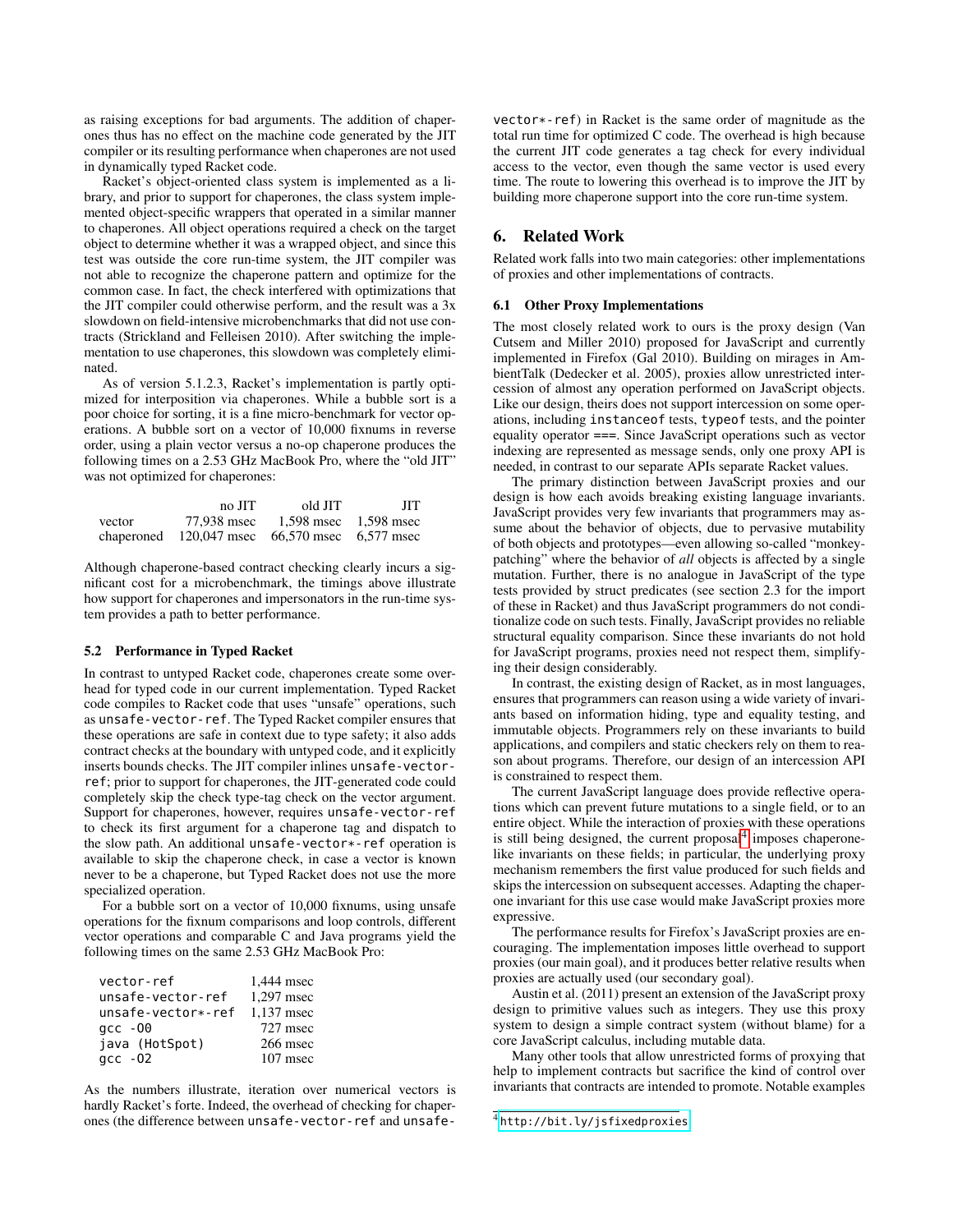include MOP (Kiczales et al. 1991), AOP (Kiczales et al. 1997), and java.lang.reflect.Proxy (Oracle 2000).

More recently, there has been a line of work on limiting the power of aspects to ensure various good properties of the resulting aspects (Clifton and Leavens 2002; Dantas and Walker 2006; Rinard et al. 2004). This work generally relies on static type systems, static analyses, or additional formal specifications (and machine checking) and thus gives different kinds of guarantees than chaperones do. Specifically, a chaperone does not restrict the sideeffects that might happen during interposition, only the final result. Nevertheless the work does share the goal of preserving the reasoning power of the programmer.

Although Balzer et al. (2005) point out that aspects alone do not provide all of the tools necessary to implement contracts, aspects would allow us to implement the core functionality of contract checking and, in Racket, macros make up the difference.

#### 6.2 Other Contract Implementations

Eiffel (Meyer 1991), the original embodiment of Design by Contract, supports contracts directly in the language run-time system. Contracts in Eiffel are limited so that they can be compiled directly into pre- and post-condition checks on methods; for example, higher-order contracts on individual objects are not supported. Eiffel is also less extensible as a programming language. Other notable examples in the Eiffel category include Euclid (Lampson et al. 1977), Ada (via Anna (Luckham and Henke 1985)), D (Digital Mars 1999), and others have built contract extensions for existing languages including for Java, Python, Perl, and Ruby and Ciao (Mera et al. 2009). In all of these cases, contracts are more easily implemented in the core or through pre-preprocessing since the contracts are more limited, the language is typically less extensible, and the contract system is always less extensible.

Two libraries for Haskell (Chitil and Huch 2006; Chitil et al. 2003; Hinze et al. 2006) support contract and assertion checkers that include both specifications for higher-order functions and combinators for building the specifications. Their implementations could benefit from support for impersonators and chaperones.

Finally, Findler, Guo, and Rogers's earlier work on lazy contracts (Findler et al. 2007) helped us understand how impersonators and chaperones should work, although their work does not handle contracts on mutable data structures.

## 7. Conclusion

A powerful contract system provides a way for programmers to express and then rely on complex invariants about program behaviors. Implementing a full-featured contract system, however, requires the ability to interpose on the programming language's primitive operations. The initial implementation of contracts in Racket supported higher-order contracts for functions by using  $\lambda$  as its own interposition operator. As Racket's contract system has grown, however, it must interpose on more operations to properly check contracts.

Ironically, general-purpose interposition on primitive operations makes reasoning about program behavior too difficult, because it forces programmers to cope with the possibility of invoking unknown and potentially untrusted code, even when using seemingly simple operations like vector lookup or field selection. Worse, Racket programmers routinely exploit generativity to ensure that complex invariants on data structures hold; with unrestricted forms of interposition, a simple tag check cannot reliably ensure these invariants.

To address these two problems, we have designed chaperones and impersonators as a controlled form of interposition. The design enables the implementation of a rich contract system without giving away the programmer's ability to reason about the behavior of programs.

## Bibliography

- Thomas H. Austin, Tim Disney, and Cormac Flanagan. Virtual Values for Language Extension. In *Proc. ACM Conf. Object-Oriented Programming, Systems, Languages and Applications*, 2011.
- Stephanie Balzer, Patrick Eugster, and Bertrand Meyer. Can Aspects Implement Contracts? In *Proc. Rapid Implemetation of Software Engineering Techniques*, pp. 145–157, 2005.
- Olaf Chitil and Frank Huch. A pattern logic for prompt lazy assertions. In *Proc. Intl. Sym. Functional and Logic Programming*, pp. 126–144, 2006.
- Olaf Chitil, Dan McNeill, and Colin Runciman. Lazy Assertions. In *Proc. Intl. Sym. Functional and Logic Programming*, pp. 1–19, 2003.
- Curtis Clifton and Gary T. Leavens. Observers and assistants: A proposal for modular aspect-oriented reasoning. In *Proc. Foundations of Aspect-Oriented Languages*, 2002.
- Daniel S. Dantas and David Walker. Harmless Advice. In *Proc. ACM Sym. Principles of Programming Languages*, 2006.
- Jessie Dedecker, Tom Van Cutsem, Stijn Mostinckx, Theo D'Hondt, and Wolfgang De Meuter. Ambient-Oriented Programming. In *Proc. ACM Conf. Object-Oriented Programming, Systems, Languages and Applications*, pp. 31–40, 2005.
- Digital Mars. D Programming Language. 1999. [http://www.](http://www.digitalmars.com/d/) [digitalmars.com/d/](http://www.digitalmars.com/d/)
- Robert Bruce Findler and Matthias Felleisen. Contracts for Higher-Order Functions. In *Proc. ACM Intl. Conf. Functional Programming*, pp. 48– 59, 2002.
- Robert Bruce Findler, Shu-yu Guo, and Anne Rogers. Lazy Contract Checking for Immutable Data Structures. In *Proc. Implementation and Application of Functional Languages*, pp. 111–128, 2007.
- Matthew Flatt and PLT. Reference: Racket. PLT Inc., PLT-TR-2010-1, 2010. <http://racket-lang.org/tr1/>
- Andreas Gal. Proxies in Tracemonkey. 2010. [http://hg.mozilla.org/](http://hg.mozilla.org/tracemonkey/) [tracemonkey/](http://hg.mozilla.org/tracemonkey/)
- Ralf Hinze, Johan Jeuring, and Andres Löh. Typed Contracts for Functional Programming. In *Proc. Sym. Functional and Logic Programming*, pp. 208–225, 2006.
- Gregor Kiczales, John Lamping, Anurag Mendhekar, Chris Maeda, Cristina Lopes, Jean-Marc Loingtier, and John Irwin. Aspect-Oriented Programming. In *Proc. European Conf. Object-Oriented Programming*, pp. 220– 242, 1997.
- Gregor J. Kiczales, James des Rivieres, and Daniel G. Bobrow. *The Art of the Metaobject Protocol*. MIT Press, 1991.
- B. W. Lampson, J. J. Horning, R. L. London, J. G. Mitchell, and G. J. Popek. Report on the programming language Euclid. *ACM SIGPLAN Notices* 12(2), pp. 1–79, 1977.
- D. C. Luckham and F. W. von Henke. An overview of Anna, a specification language for Ada. *IEEE Software* 2(2), pp. 9–22, 1985.
- Jacob Matthews and Amal Ahmed. Parametric Polymorphism Through Run-Time Sealing, or, Theorems for Low, Low Prices! In *Proc. European Sym. on Programming*, 2008.
- E. Mera, P. Lopez-Garcia, and M. Hermenegildo. Integrating Software Testing and Run-Time Checking in an Assertion Verification Framework. In *Proc. Intl. Conf. on Logic Programming*, LNCS 5649, 2009.
- Bertrand Meyer. *Eiffel : The Language*. Prentice Hall PTR, 1991.
- Oracle. java.lang.reflect.Proxy. 2000. [http://download.oracle.com/](http://download.oracle.com/javase/6/docs/api/java/lang/reflect/Proxy.html) [javase/6/docs/api/java/lang/reflect/Proxy.html](http://download.oracle.com/javase/6/docs/api/java/lang/reflect/Proxy.html)
- Martin Rinard, Alexandru Salcianu, and Suhabe Bugrara. A Classification System and Analysis for Aspect-Oriented Programs. In *Proc. Intl. Sym. on the Foundations of Software Engineering*, 2004.
- T. Stephen Strickland and Matthias Felleisen. Contracts for First-Class Classes. In *Proc. Dynamic Languages Symposium*, pp. 97–112, 2010.
- Sam Tobin-Hochstadt and Matthias Felleisen. The Design and Implementation of Typed Scheme. In *Proc. ACM Sym. Principles of Programming Languages*, pp. 395–406, 2008.